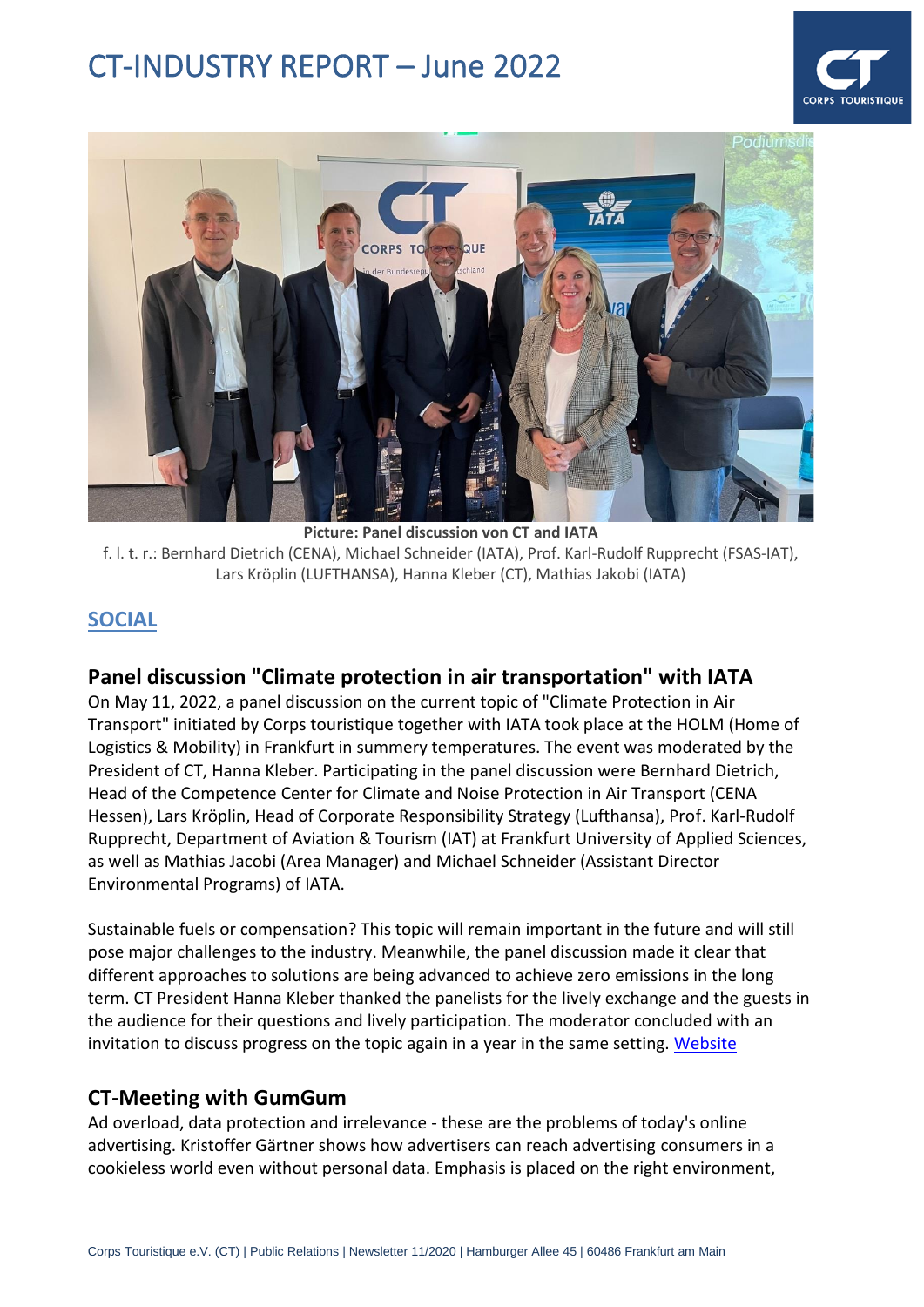

appealing advertising formats and attracting attention. Yuri Libot then shows implemented campaign examples and skins from the tourism sector.

GumGum - [SKIN DESKTOP -](https://preview.partners.gumgum.com/97498) Südtirol GumGum - [SKIN DESKTOP -](https://preview.partners.gumgum.com/56006) Zillertal GumGum - [SKIN DESKTOP -](https://preview.partners.gumgum.com/92127) Eurowings GumGum - SKIN DESKTOP - [Australia & Etihad](https://preview.partners.gumgum.com/61225)



## **STUDIEN UND UPDATES**

#### **Vacationers are spending more money this summer**

In a recent online survey by Counter vor9, a clear majority of the travel agencies surveyed confirmed that customers are spending more money on their trips this year than before Corona. The main reason, according to most travel professionals, is increased prices. [Reise vor9](https://mail.reisevor9.de/i/oayTmMDbUqRcTcJvUa1gAGfC3oXTd4yi4SuF44whEko)

# **World Travel and Tourism Council expects strong recovery in German tourism industry**

The World Travel and Tourism Council (WTTC) believes a strong recovery in the German travel and tourism industry is likely next year, according to a new report. Based on the latest Economic Impact Report (EIR), the tourism sector's share of gross domestic product is expected to increase by as much as 2.5 percent compared to 2019. The key factor here is that this growth is expected to increase by a further 1.3 percent annually for the period from 2022 to 2032. Accordingly, around half a million new jobs could be created in the travel sector by 2032. [WTTC](https://newslettertogo.com/om24s5if-rstcj2lg-4i66mibq-16xj)

#### **Guests increasingly value sustainability**

Sustainable tourism offerings are well rated and in demand by guests. This is evidenced by the quarterly evaluation of the Trust You rating platform. According to the results, travelers are also willing to spend more money on sustainability. [Reise vor9](https://mail.reisevor9.de/i/795wM0nLrleQP_zV2QjlUIOVZq750IIprHw6sXnltMU)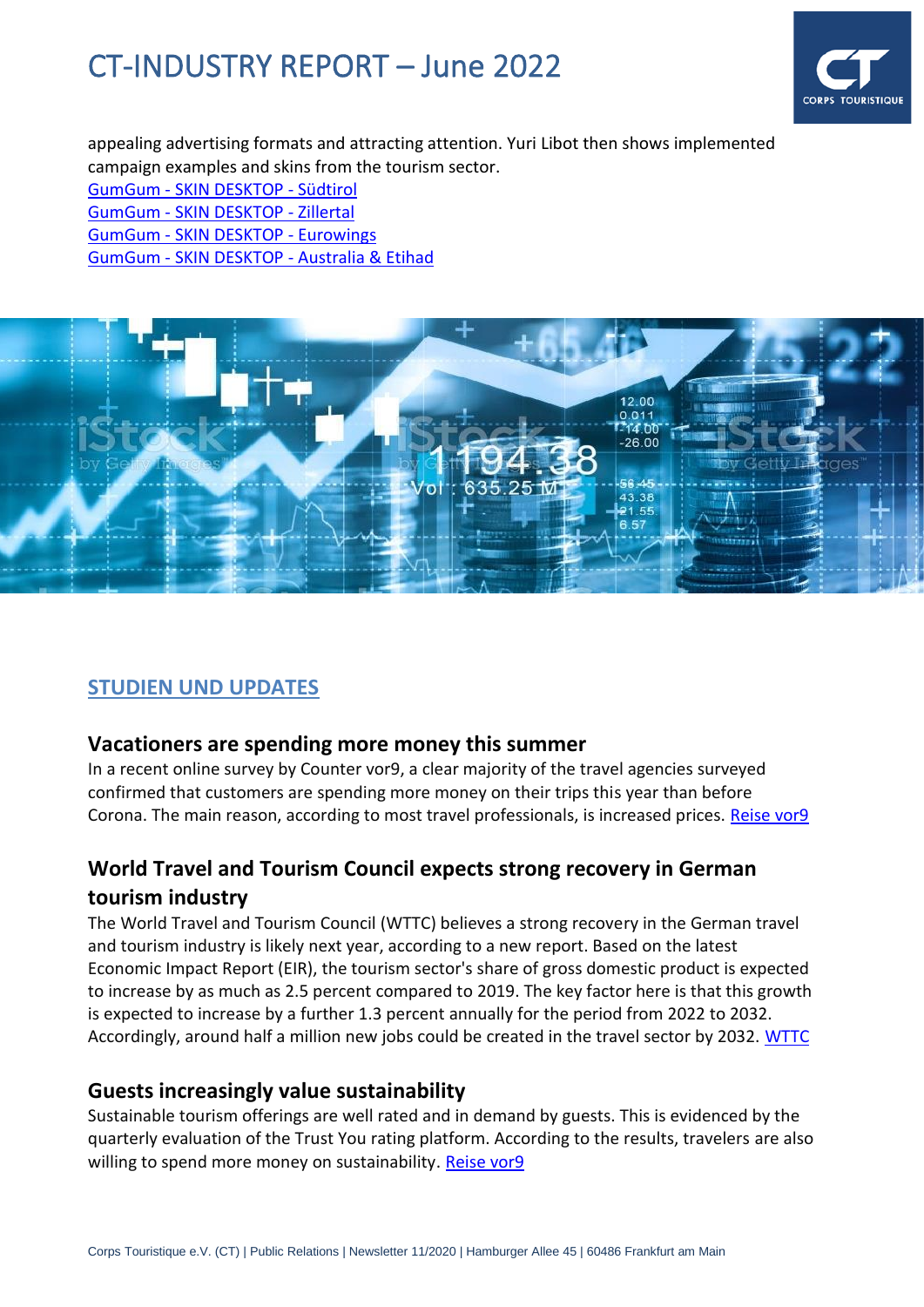

### **Why so many airlines are merging right now**

Jet Blue and Frontier Airlines are fighting over Spirit Airlines; in South America, the Colombian airline Avianca is taking over its domestic competitor Viva and founding the holding company Abra together with the Brazilian Gol. In India, the Tata Group has taken over the ailing stateowned Air India, and in Korea, market leader Korean Air is buying its biggest competitor Asiana. And in Europe, the sale of the new Italian airline ITA Airways is pending. After the forced Corona shutdown, there is more movement than there has been in a long time. [Süddeutsche](https://mail.countervor9.de/i/IjCRqw3ZA4SSG2CG4w_joNkH222A-EXnPEDpPYMfzn0)

### **German vacationers book trips to EU destinations**

Germans want to spend this year's vacation at home or in other EU countries. In doing so, they expect travel providers to offer high safety standards, a money-back guarantee and flexible rebooking options. According to an Emarsys survey, more than half of the German citizens surveyed want to take a vacation this year despite the effects of the Corona pandemic. About one-fifth of respondents have already booked a trip, with 22.8 percent still undecided. 13.6 percent of trips are still in the planning phase. [FVW](https://www.fvw.de/touristik/datenanalyse/umfrage-deutsche-urlauber-buchen-im-eu-ausland-225924?utm_source=%2Fmeta%2Fnewsletter%2Ffvwamnachmittag&utm_medium=newsletter&utm_campaign=nl4653&utm_term=160de028eaacebc059bd8b03e3a9cc09)

#### **Study examines how sustainable tourism is in Europe**

The University for Sustainable Development Eberswalde (HNEE) has published a study with an overview of Europe-wide activities. The summary of the report, "European Tourism Going Green," after looking at sustainability of tourism stakeholders in 21 countries, is that many are showing positive development. "However, there is still a lot of potential to make tourism in Europe more sustainable and innovative," says Heike Dickhut of HNEE. The report is available for free download. [Destinet](https://mail.reisevor9.de/i/U8MDlIOg9u6l8iVEvOI0IjpVRqbyVky_IH7O_t507b4)

## **Travel professionals believe organized travel will comeback**

Two out of three travel industry decision makers surveyed expect travel to return to prepandemic levels by the end of 2024, according to a study commissioned by IT services provider Sabre. The rest do not expect this to happen until 2025 or even later. Travel agency managers in particular believe organized travel will become increasingly important in reducing the complexity of travel for customers. They also expect domestic and regional travel to remain important[. FVW](https://mail.reisevor9.de/i/B2QLxtMLjfwh6kWpprNfqJ983ZdlY-_8ZMkJj3PQIIA)

#### **Travel agency sales continue to grow in April**

The tourism business is recovering visibly. This is shown by the development of sales in April. In the process, the sales gap compared to the pre-Corona year 2019 is also narrowing, as the latest Tats travel agency mirror shows. The total invoiced sales of the agencies included in the Tats-Reisebüro-Spiegel were up almost 395 percent in April compared to the same month in 2021. Tourism, including cruises, came in at a dizzying 1140 percent increase - but not necessarily a surprise given the lockdown that prevailed in April a year ago. Air travel recorded an increase of a good 392 percent, while other sales rose by just over 85 percent compared with March 2021. As positive as this development is, however, the revenues now achieved do not yet reach those of the pre-Corona year 2019. However, the gap is narrowing. [FVW](https://www.fvw.de/touristik/datenanalyse/tats-reisebuero-spiegel-reisebuero-umsaetze-legen-im-april-weiter-zu-225883?utm_source=%2Fmeta%2Fnewsletter%2Ffvwammorgen&utm_medium=newsletter&utm_campaign=nl4646&utm_term=984f4a0b1f80072f8710e3b9f7bb3931)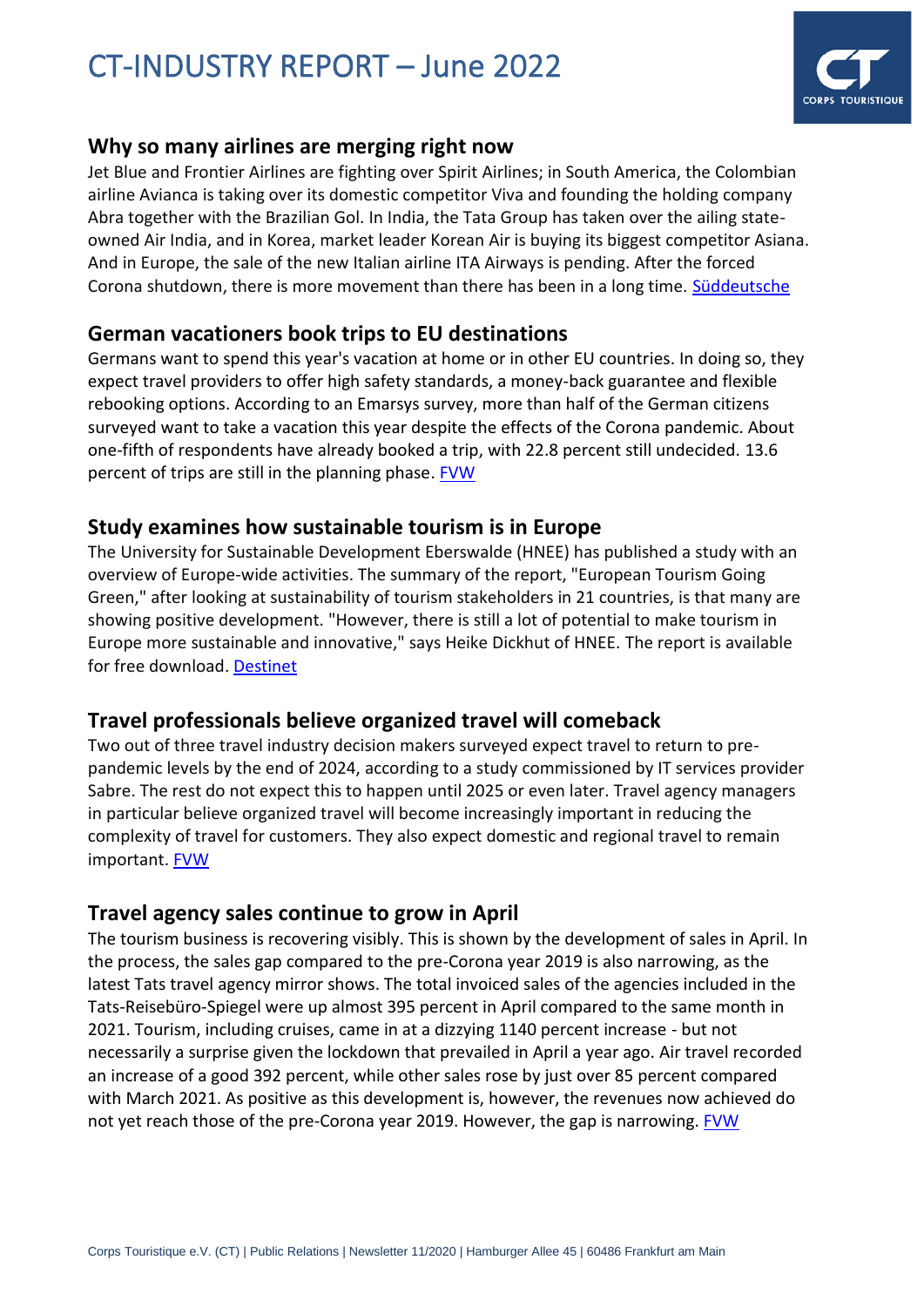

# **CURRENT TOPICS**

#### **[ITB becomes a pure B2B trade show](https://click.mc.fvw-medien.de/?qs=2137810cb97940b7b8a806c1be3eeaabeff92135736b99051177901aeede330214f8104829e54eedb35e9c0f9d0864b302bfe4b27d1babfc8ee045a9eba3d318)**

Many exhibitors and destinations - including the Corps Touristique - have long wished for it: an ITB without end-customer days. Now Berlin is complying with this wish: From 2023 on, the trade show, which already starts on Monday evening with the opening ceremony, will only address the trade audience. [FVW](https://www.fvw.de/touristik/itb/ab-2023-ohne-endkunden-itb-wird-zu-reiner-b2b-messe-226440)

#### **Hartmann sees politicians as having a duty for the relaunch**

Germany needs a plan for the next Corona wave, the climate targets must not slow down the economy, and the industry must catch up in digitalization - BTW President Sören Hartmann outlined the challenges facing the tourism industry at the summit in Berlin. [FVW](https://www.fvw.de/touristik/vertrieb/btw-tourismusgipfel-in-berlin-hartmann-sieht-politik-beim-neustart-in-der-pflicht-226384)

#### **Many companies are cutting business travel budgets**

In an SAP-Concur study, two-thirds of travel managers report cut budgets as a result of the Corona pandemic. Limited financial resources are cited as the most common barrier to more sustainable corporate travel programs. Nearly half of executives say they wanted to reduce carbon emissions, but only 14 percent are investing in green concepts. [SAP Concur](https://mail.countervor9.de/i/Y-Pym90SDohBilEsenebLKqtfYFU2E2BgwrivAV-628)

#### **Air travel is missing the Tesla**

By 2050, aviation wants to fly emission-free. How is that going to happen? Sustainable fuel or offsetting? In a discussion with Iata, there were different approaches - for example, a new method for calculating CO2 emissions. The industry is looking to sustainable fuel, or Sustainable Aviation Fuel (SAF). But even that is still a question of production capacity. Today, 100 million liters of SAF are available, but 450 billion liters will be needed in 2050. Until then, compensation must be made in parallel with technological developments, even if readiness among customers can still be developed. [FVW](https://www.fvw.de/touristik/verkehr/diskussion-ueber-klimaschutz-im-luftverkehr-fehlt-der-tesla-225998?utm_source=%2Fmeta%2Fnewsletter%2Ffvwammorgen&utm_medium=newsletter&utm_campaign=nl4665&utm_term=984f4a0b1f80072f8710e3b9f7bb3931)

#### **Hesse becomes a pioneer in climate protection in aviation**

Construction of the world's largest pilot plant for synthetic kerosene is to begin this year at the Frankfurt-Höchst industrial park. This was announced by Economics and Transport Minister Tarek Al-Wazir in Wiesbaden in April. "Together with the company Ineratec and our Hessian Competence Center for Climate and Noise Protection in Aviation, we have succeeded in designing a pilot plant at Industriepark Höchst. We are thus taking a major step forward here in Hesse to enable climate neutrality in the transportation sector as well, and strengthening the site in its transition to climate-friendly business." [Wirtschaft Hessen](https://wirtschaft.hessen.de/presse/pilotanlage-fuer-synthetisches-kerosin-kommt-nach-hessen)

#### **The most important risk factors in business travel**

Business travel services provider BCD has provided an outlook on the key risk factors that may affect business travel in the near future. In addition to price increases, climate change and geopolitical factors are among the most important influences. The Travel Risk Outlook Report outlines seven risk categories that may impact business travel: Economic Forecasts, Climate Change and Extreme Weather Events, Geopolitical Developments, Personal Risk, Cybersecurity, Health Risks, and Changing Work Styles. [Reise vor9](https://mail.reisevor9.de/i/0om3oaBoaPm_JGGhnszUc4zoo4zY2gIZ5Vw2LmKtWTI)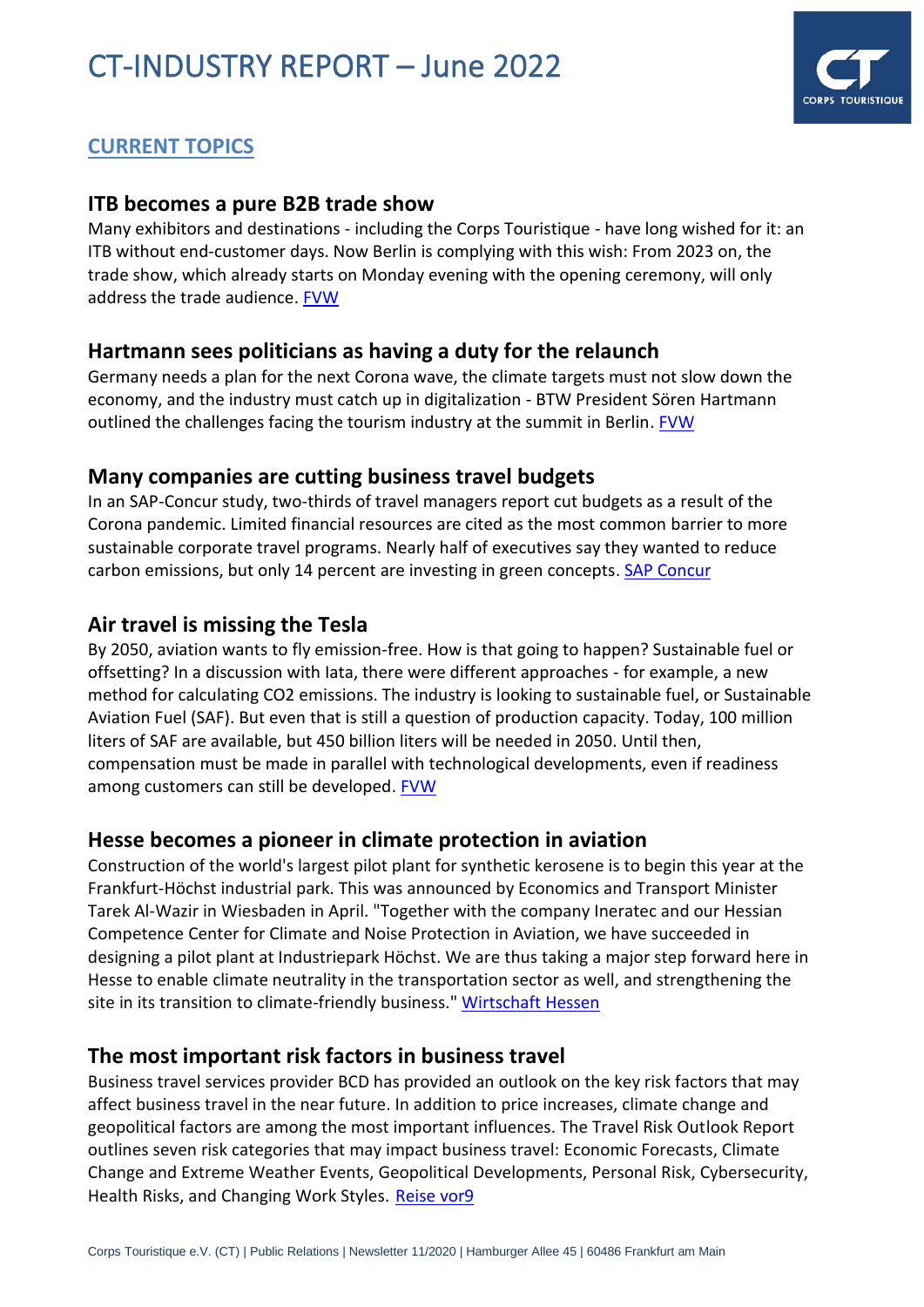

### **Gigantic additional revenue: State can expect tax trillion for first time**

Despite the weaker economy, Finance Minister Lindner can expect higher tax revenues. In 2025, revenues could exceed one trillion euros for the first time. When Christian Lindner (FDP) presents a tax estimate for the first time as federal finance minister this Thursday, the FDP politician will immediately face a dilemma. He will have to explain why the state is swimming in money, yet there are no funds for additional spending. Communicating this message well will be a challenge even for a skilled rhetorician like Lindner. After all, despite the Ukraine war and the slowing economy, the state can surprisingly count on gigantic additional revenues. Lindner's officials in the Federal Ministry of Finance, in their submission to the Working Group on Tax Estimates, forecast 232 billion euros in additional revenue for the state as a whole by 2026, compared with the last forecast from last November. [Handelsblatt](https://www.handelsblatt.com/politik/deutschland/neue-prognose-gigantische-mehreinnahmen-staat-kann-erstmals-mit-steuer-billion-rechnen/28317678.html?utm_campaign=hb-update&utm_content=17052022&utm_medium=nl&utm_source=red)

#### **Companies are cautious about bookings for the fall**

The number of attendees at meetings and events rose again in Germany in 2021. However, there were increases primarily in virtual and hybrid events. Josephine Gräfin von Brühl, head of the MICE Portal, explains in an interview how the industry is developing in the current year and what the trends are. [FVW](https://www.fvw.de/businesstravel/mice/meeting-markt-firmen-sind-bei-buchungen-fuer-den-herbst-vorsichtig-225804?utm_source=%2Fmeta%2Fnewsletter%2Fbiztravelnews&utm_medium=newsletter&utm_campaign=nl4650&utm_term=160de028eaacebc059bd8b03e3a9cc09)

### **Sabre President Ekert: "Travel industry recovers faster than expected"**

"The travel industry is recovering very quickly," states Kurt Ekert after his first months as President of Sabre. According to a study by the company, organized travel in particular should now take off. Just under six months after taking over as President of Sabre, ex-CWT CEO Kurt Ekert gives an initial summary. According to him, the travel industry is recovering faster than expected. While the restart was initially driven primarily by vacation travel, the business travel segment is now also making a strong comeback. **FVW** 

#### **Demand, costs and debt grow at Lufthansa**

Lufthansa is pleased about rising demand, but is also struggling with higher costs for fuel and fees. Liquidity worries no longer plague the Group, but recently the mountain of debt also increased by one billion to 16.7 billion euros. The net financial debt is more than three times the equity, which puts Lufthansa in a much better position than its European competitors. [Handelsblatt](https://mail.reisevor9.de/i/dULHwd3gW8Yh7MlOnF3TFeddTHSBwdlhgVex9Y8hd6s)

#### **Confidence grows in the hospitality industry**

Easter went well, and there is a mood of optimism. After the abolition of the Corona requirements, demand in the hospitality industry is picking up again significantly, according to a recent survey by the Dehoga Bundesverband.43.2 percent of establishments report good to very good Easter business, according to the survey, although rising energy costs are increasingly burdening hoteliers and restaurateurs. Sales in April were still 17 percent below the pre-crisis level in April 2019.In the previous month of March, however, the loss was much more serious with a minus of 27.5 percent compared to March 2019. So things are clearly on the up. This is particularly true of private demand. The positive trend is also evidenced by Easter business, which was pleasing in large parts of the industry. 43.2 percent of entrepreneurs rate it as good to very good, while 33.2 percent are satisfied. **FVW**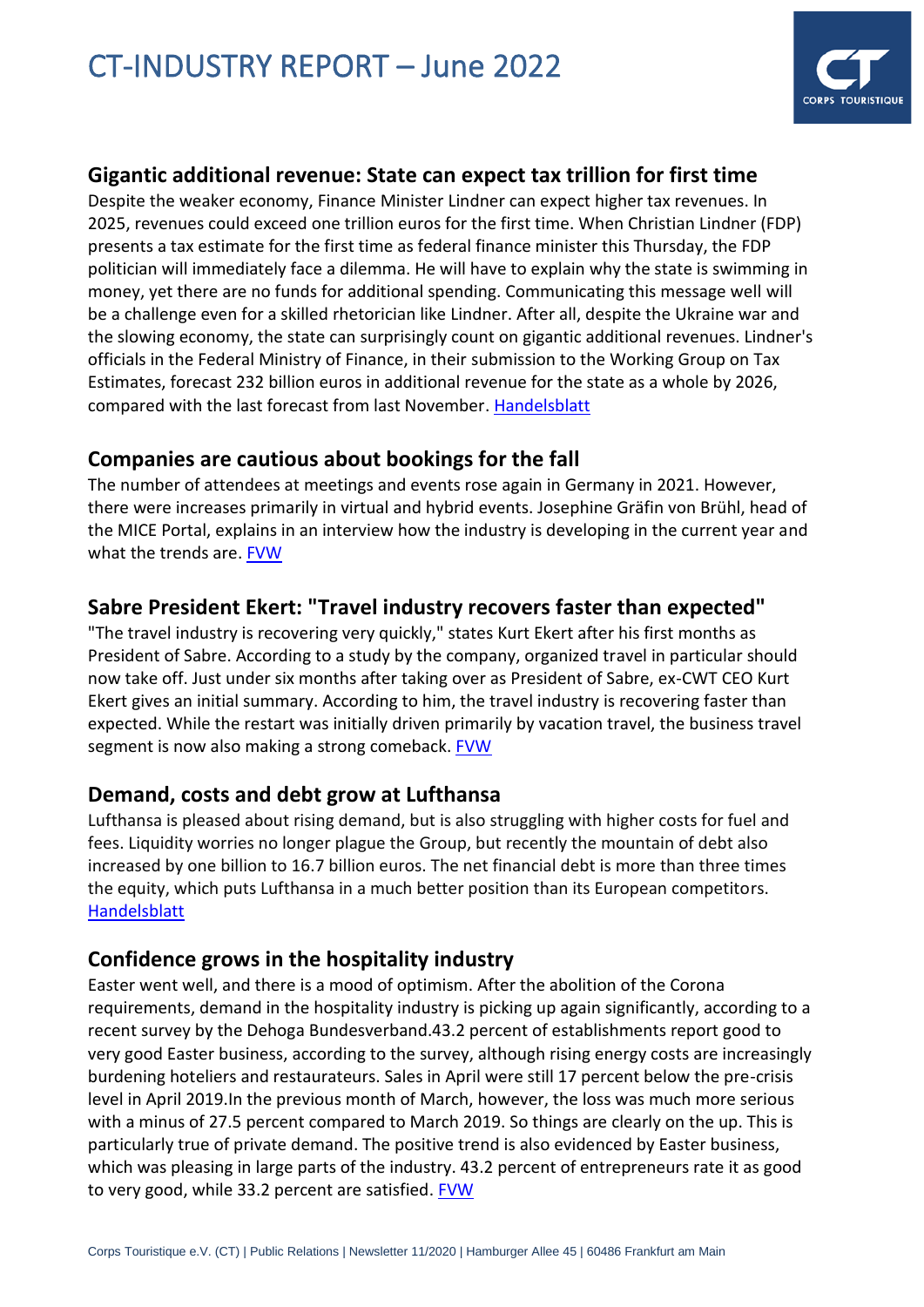

### **E-bikes drive bike tourism**

The travel industry is increasingly benefiting from sustainable tourism with e-bikes. One tour operator describes her experiences. Bike tours are only suitable for flat routes. That was once upon a time. With the boom in electrically assisted bikes, new possibilities are opening up in terms of routes and offers. Inge Hauer, managing director of the tour operator Landpartie Radeln & Reisen, also notes this to fvw|TravelTalk: "We experience that the number of guests who want to travel with an e-bike has increased in recent years. More and more guests now privately own an e-bike and no longer want to do without the convenience on organized tours." [FVW](https://www.fvw.de/touristik/veranstalter/groessere-angebotsvielfalt-e-bikes-treiben-den-rad-tourismus-an-225868?utm_source=%2Fmeta%2Fnewsletter%2Ffvwammorgen&utm_medium=newsletter&utm_campaign=nl4646&utm_term=984f4a0b1f80072f8710e3b9f7bb3931)

| <b>DATE</b>      | <b>LOCATION</b> | <b>GUESTS</b>                                                                                                                     |
|------------------|-----------------|-----------------------------------------------------------------------------------------------------------------------------------|
| June: 21.06      | <b>Berlin</b>   | Media Impact invites to the Axel Springer<br>building. The cross-media brand combines<br>BILD, WELT and travelbook, among others. |
| July: 12.07      | Frankfurt       | Ad-Alliance                                                                                                                       |
| September: 6.09  | Frankfurt       | CT-Summerparty/Antenne Frankfurt in the<br>Skyline Lounge as of 16h                                                               |
| September: 13.09 | Frankfurt       | Funke Media presentation                                                                                                          |
| October: 11.10   | Frankfurt       | Messe München stellt sich vor                                                                                                     |
| November: 15.11  | Frankfurt       | Falstaff                                                                                                                          |
| December: 06.12  | Frankfurt       | Christmas party                                                                                                                   |

### **EVENTS 2022**

## **EVENTS WIRTSCHAFTSCLUB RHEIN-MAIN e.V.**

*NEW: Due to lack of use of the offers, the membership of the Corps Touristique in the Wirtschaftsclub Rhein-Main e.V. will be terminated at the end of the year 2022.*

| July: 13.07   | Frankfurt | Prof. Dr. Dr. Dr. h.c. Franz Josef Radermacher:<br>Climate neutrality 2045 - what are we doing<br>to ourselves |
|---------------|-----------|----------------------------------------------------------------------------------------------------------------|
| August: 19.08 | Kronberg  | 40th Golf Tournament of the German<br><b>Economy Schlosshotel Kronberg</b>                                     |